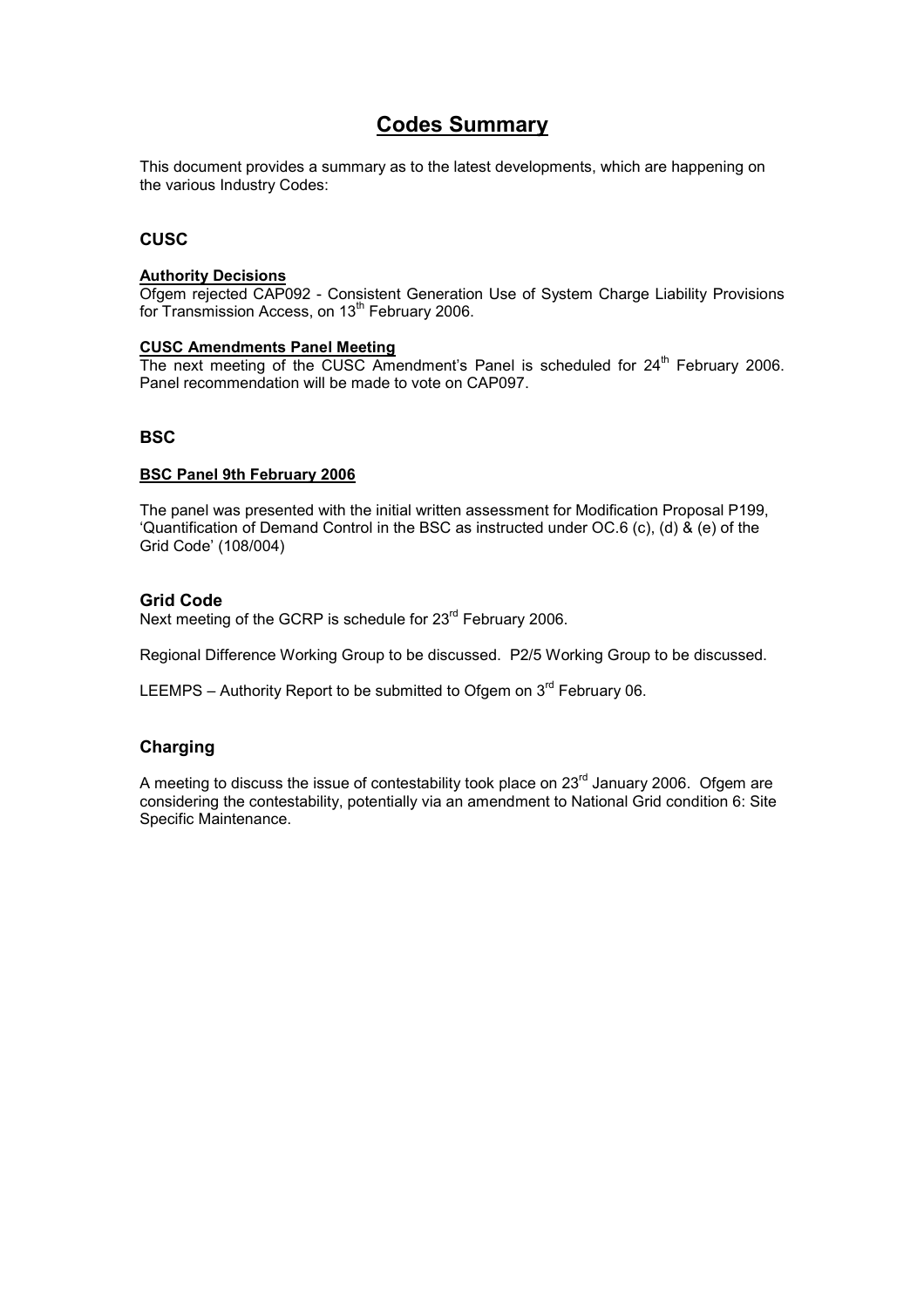# **AMALGAMATED ELECTRICITY CODES AMENDMENT REPORT As at 14th February 2006**

This document contains the Amendment Registers for the CUSC, STC, BSC, TCMF & Grid Code and is correct as of the above date.

The most up to date versions may be found at the following websites:

STC: **www.nationalgrid.com/uk/Electricity/Codes/sotocode/**

CUSC: **http://www.nationalgrid.com/uk/Electricity/Codes/systemcode/amendments/**

BSC: **www.elexon.co.uk/changeimplementation/ModificationProcess/ModificationReports/default.aspx**

TCMF: **www.nationalgrid.com/uk/Electricity/Charges/TCMF/**

Grid Code: **www.nationalgrid.com/uk/Electricity/Codes/gridcode/reviewpanelinfo/**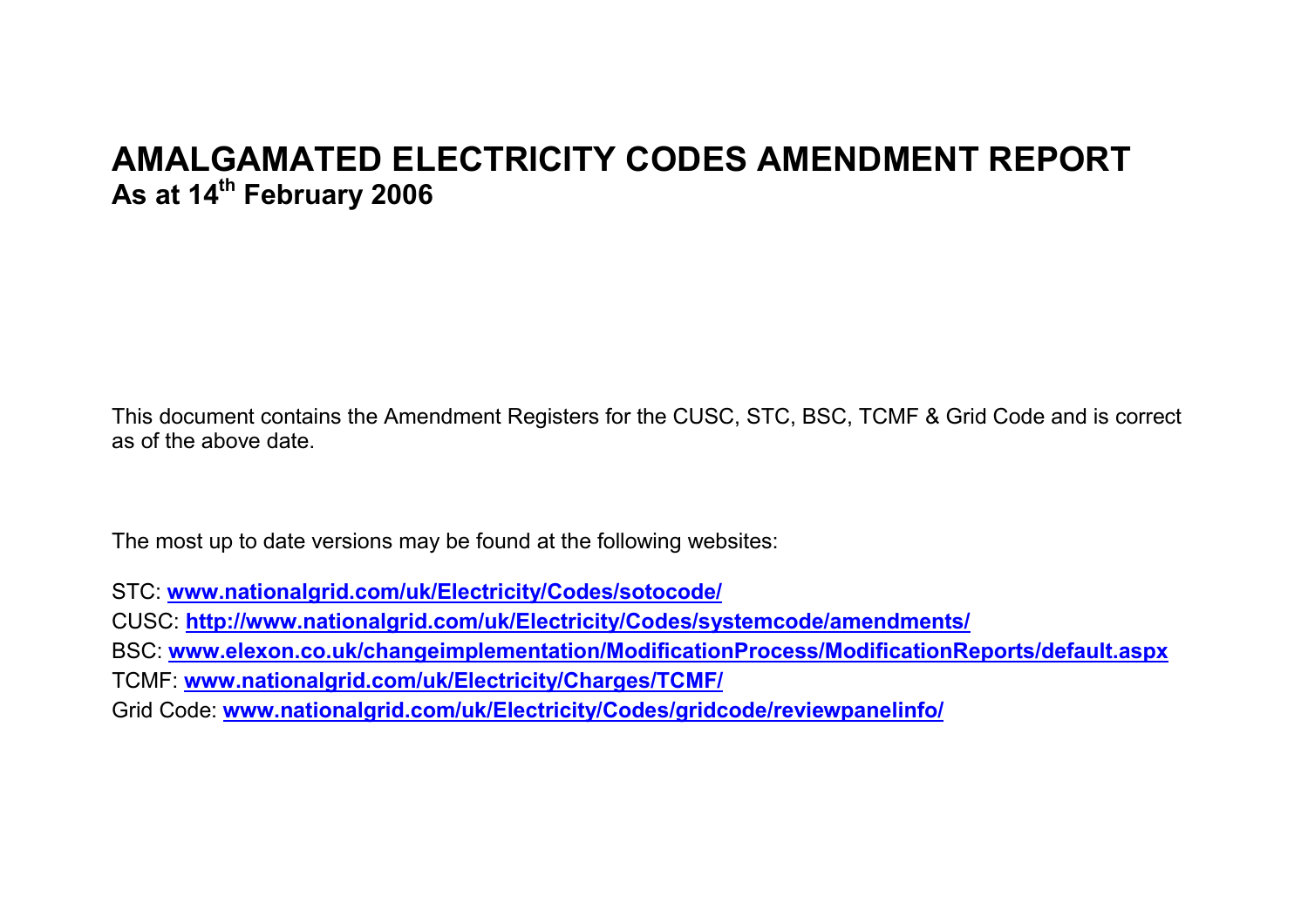All documents referred to in the Amendment Register are available on the National Grid STC website.

| . . | 40 | ◢ |  |
|-----|----|---|--|
|     |    |   |  |

**CA017 Assessment of the Impact of Certain Embedded Power Stations** 

**Proposer** National Grid **Submitted** 13/12/05 **Submitted** 

**Priority**  Normal

This Amendment Proposal seeks to establish a process in the STC for the assessment of the impact on the GB Transmission System of certain Embedded Power Stations in the licensed area, or within the boundary of influence, of a Transmission Owner.

This Amendment Proposal reflects the Working Group Alternative Amendment 1 to CUSC Amendment Proposal CAP097, which seeks to clarify National Grid's requirements of Small and Medium Embedded Power Stations as GBSO. National Grid is also proposing an Alternative Amendment to CA017, which would facilitate the revised process proposed by the CAP097 Consultation Alternative Amendment 1 proposed by CE Electric UK.

#### **Amendment Description Current status and progress**

CA017 was presented and discussed at the December Committee Meeting. The Committee decided that CA017 should proceed to the Evaluation Phase. The first working group meeting is scheduled to take place on  $9<sup>th</sup>$ January 2006. Second meeting scheduled for 1<sup>st</sup> February 2006. STC Parties to discuss draft legal text.

| <b>CA016</b>                                                            |               | <b>Modification Applications in Respect of Certain Embedded Power Stations</b> |          |                                     |                                                                                                   |
|-------------------------------------------------------------------------|---------------|--------------------------------------------------------------------------------|----------|-------------------------------------|---------------------------------------------------------------------------------------------------|
| <b>Proposer</b>                                                         | National Grid | <b>Submitted</b>                                                               | 13/12/05 | <b>Submitted</b><br><b>Priority</b> | Normal                                                                                            |
| <b>Amendment Description</b>                                            |               |                                                                                |          | <b>Current status and progress</b>  |                                                                                                   |
| This Amendment Proposal seeks to establish a process in the STC for the |               |                                                                                |          |                                     | CA016 was presented and discussed at the Decembe<br>The Committee desided that CAO1C should speak |

assessment of the impact on the GB Transmission System of certain Embedded Power Stations in the licensed area, or within the boundary of influence, of a Transmission Owner.

This Amendment Proposal reflects the original CUSC Amendment Proposal CAP097 (as proposed by National Grid), which seeks to clarify National Grid's requirements of Small and Medium Embedded Power Stations as GBSO. National Grid is also proposing an Alternative Amendment to CA016, which would facilitate the revised process proposed by both the CAP097 Working Group Alternative Amendment 2 and the CAP097 Consultation Alternative Amendment 3 proposed by SP Transmission & Distribution.

#### er Committee Meeting. The Committee decided that CA016 should proceed to the Evaluation Phase. The first working group meeting is scheduled to take place on  $9<sup>th</sup>$ January 2006. Second meeting scheduled for 1<sup>st</sup> February 2006. STC Parties to discuss draft legal text.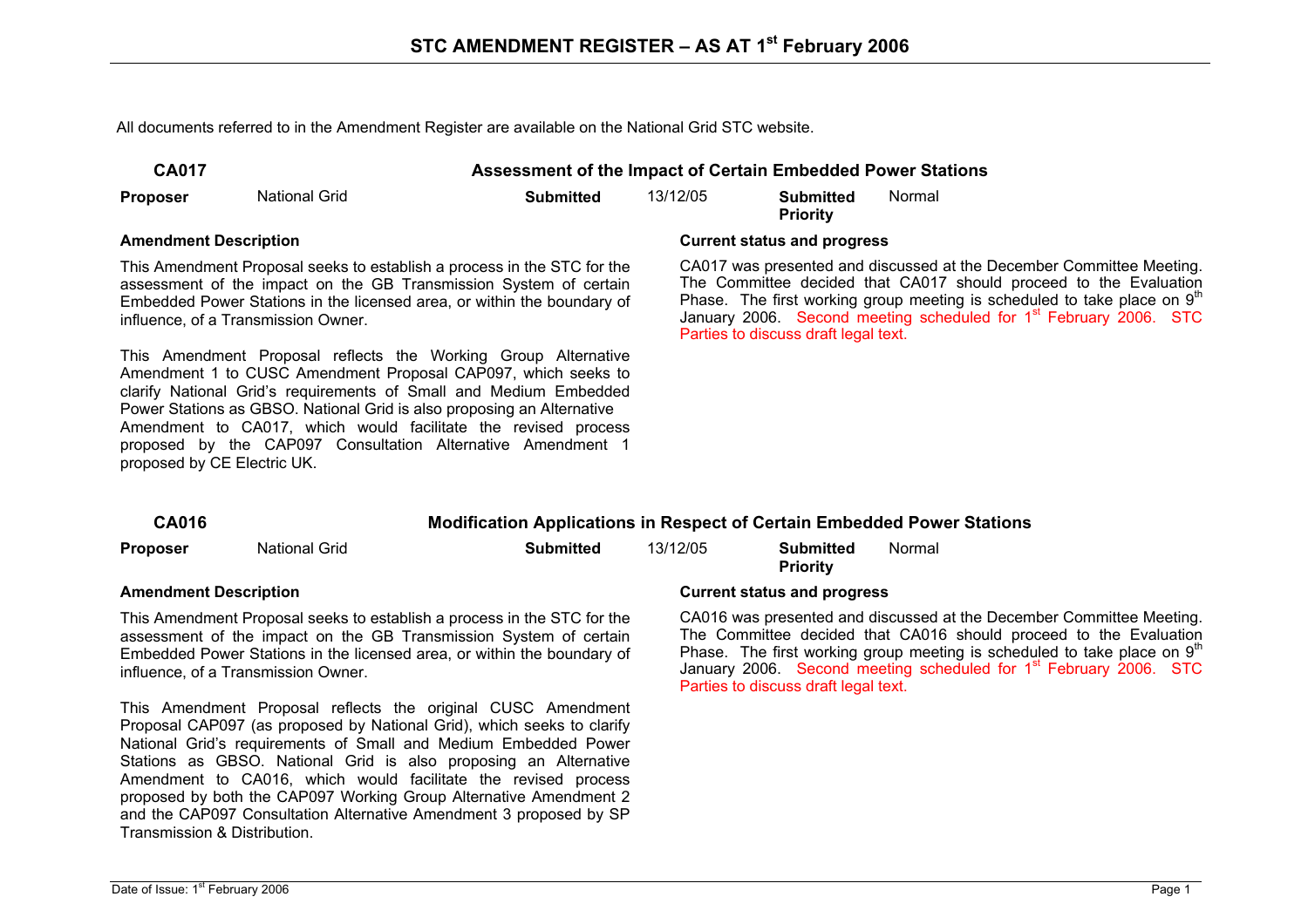| ۷<br>- | ۱۱ |  |
|--------|----|--|
|--------|----|--|

**Proposer** National Grid **Submitted** 17/08/05 **Submitted** 

**CA015 Altering the Notification Period for STC Committee Meetings** 

**Priority**  Normal

This proposal proposed that notice of the STC Committee Meeting and all paperwork (including the agenda) pertaining to the meeting be supplied to Committee Members at a common time. In line with other Industry Codes e.g. CUSC and BSC, it is proposed that this be set as five business days prior to the date of the Committee Meeting.

### **Amendment Description Current status and progress**

CA015 was presented and discussed at the August Committee Meeting. National Grid indicated it wished to withdraw CA015 on 24/08/05. CA015 was formally withdrawn on  $2^{nd}$  Friday 2005, there was no support for the Amendment Proposal from any other STC Party.

| <b>CA014</b> |               | <b>Amendments to the STC</b> | Change of Company Name for National Grid Company plc (NGC) and consequential |                              |        |
|--------------|---------------|------------------------------|------------------------------------------------------------------------------|------------------------------|--------|
| Proposer     | National Grid | Submitted                    | 12/07/05                                                                     | Submitted<br><b>Priority</b> | Normal |

At National Gird Transco's Annual General Meeting (held on  $25<sup>th</sup>$  July), shareholders approved a motion to change the name of the group to that of National Grid plc, with effective from  $27<sup>th</sup>$  July 2005.

Due to the potential similarity between the group name National Grid plc and the holder of the Transmission Licence, National Grid Company plc, at the same time the group name was changed, National Grid Company plc was renamed National Grid Electricity Transmission plc.

This proposal proposes that the definition of NGC currently used within the STC and all occurrences of it within the STC are therefore updated.

#### **Amendment Description Current status and progress**

CA014 was presented to the July Committee Meeting. The Committee decided that CA014 should proceed to industry consultation. The Proposed Amendment Report was issued on 9<sup>th</sup> August 2005 and comments requested by  $16<sup>th</sup>$  August 2005. The Committee agreed the Amendment Report on 24<sup>th</sup> August 2005. The Amendment Report was submitted to Ofgem on 26<sup>th</sup> August 2005. Authority approved CA014 on 16<sup>th</sup> September, for implementation on 23rd September 2005.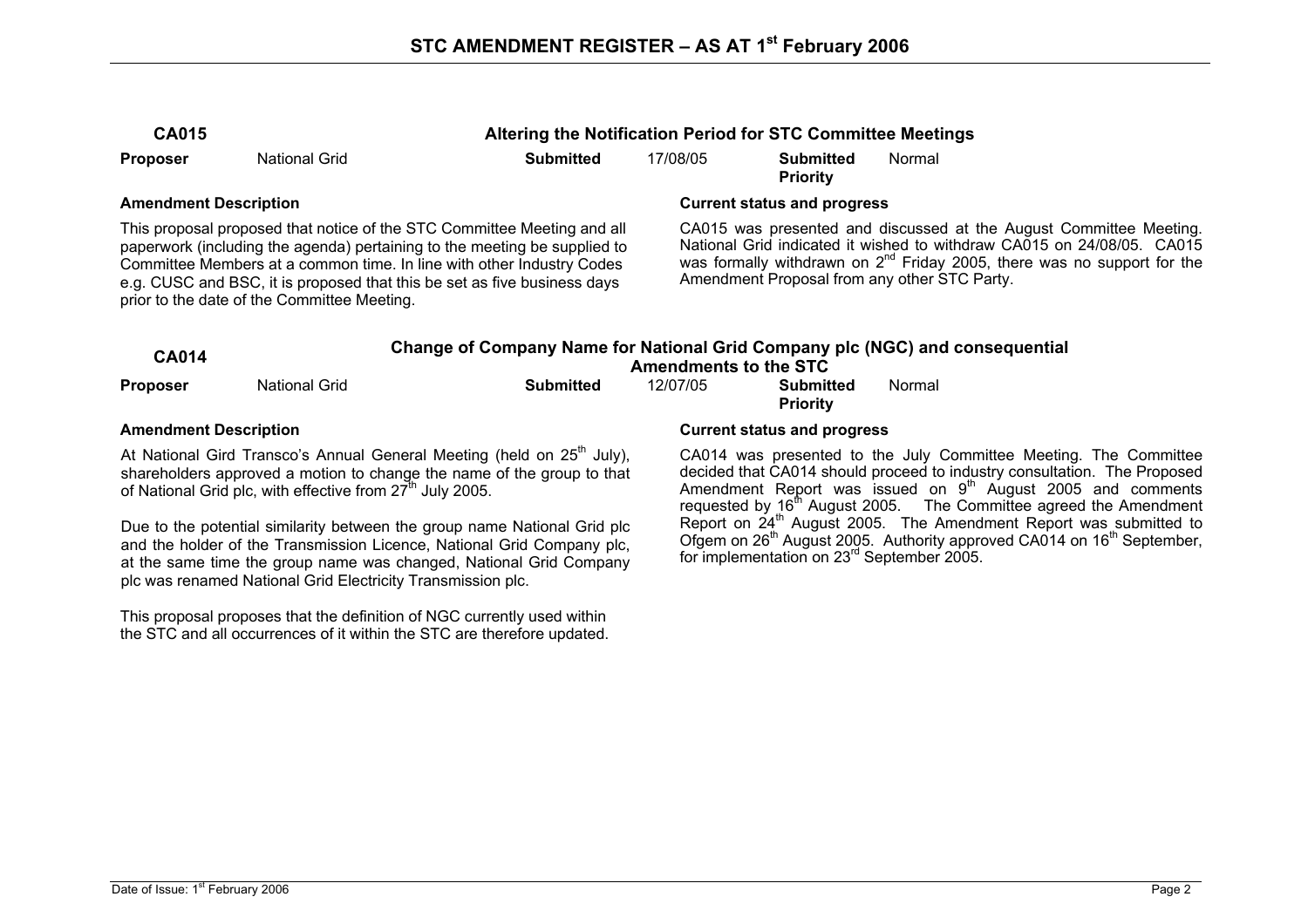**Proposer** National Grid **Submitted** 18/05/05 **Submitted** 

**Priority** 

**TEC Exchange Rate Request Process** 

This amendment proposes that the STC be modified to clarify the process to be followed and the obligations on NGC and each Transmission Owner (TO) under the STC to jointly liaise in the preparation of a TEC Exchange Rate. This would occur when a TEC Exchange Rate Request is received from CUSC Parties, one or both of whom is sited in the licensed area or within the boundary of influence of a Transmission Owner.

#### **Amendment Description Current status and progress**

CA013 was presented to the May Committee meeting. The Committee decided that CA013 should proceed to the Assessment & Report Phase. STC Parties to provide their impact and assessment analysis by  $5<sup>th</sup>$  August 2005. Outstanding impact and assessment analysis to be submitted by  $2^{nd}$ September. STC Committee agreed the content and format of the Proposed Amendment Report at September's Committee Meeting. Proposed Amendment Report circulated to the industry for comment on  $27<sup>th</sup>$ September 2005. Responses to be received by 11<sup>th</sup> October 2005. Draft version of Amendment Report to be present to STC Committee Meeting in October for review/comment/approval. The Amendment Report was submitted to Ofgem on 20<sup>th</sup> October 2005. Authority approved CA013 on  $1<sup>st</sup>$  December, for implementation on  $8<sup>th</sup>$  December 2005.

Normal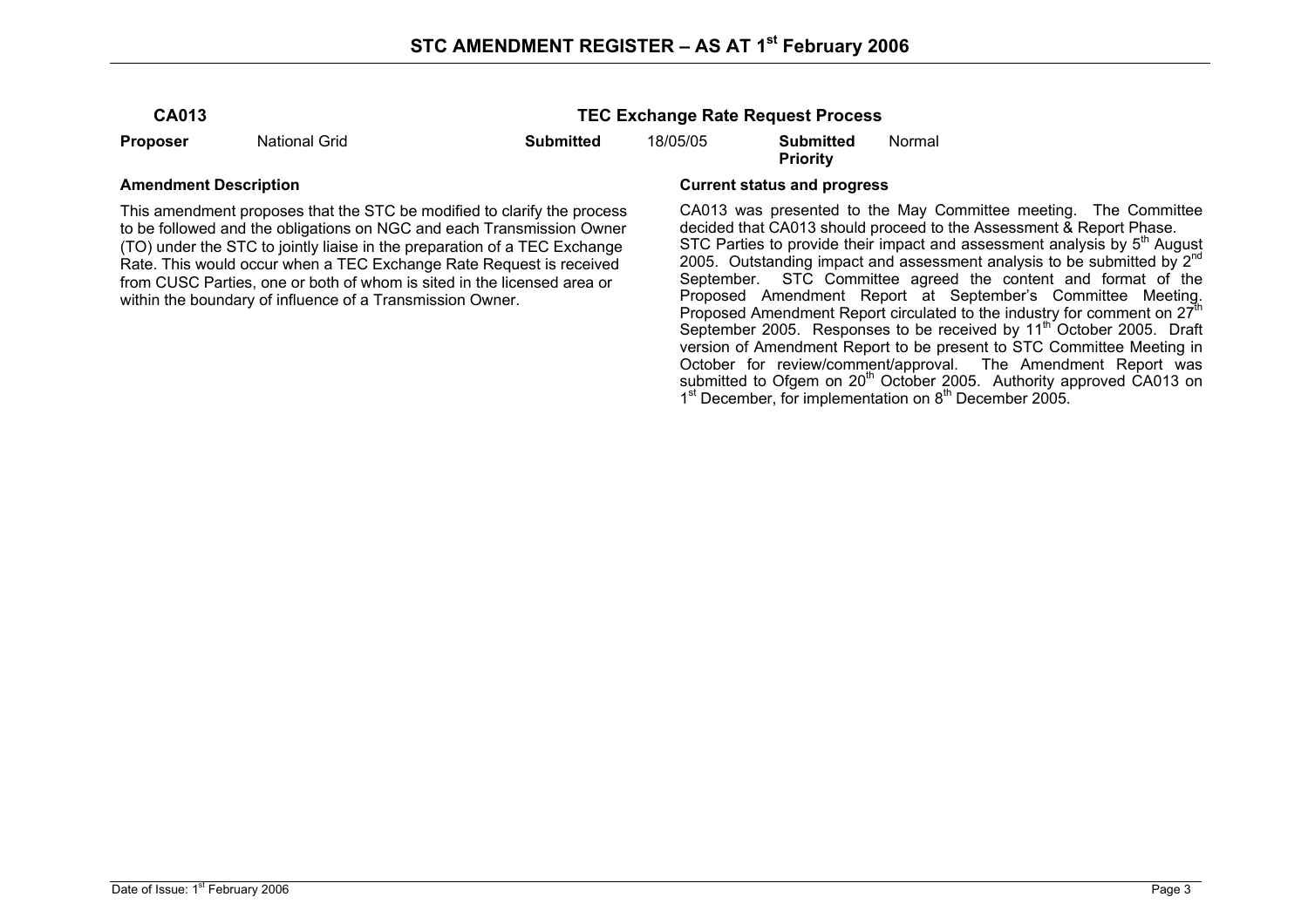All documents referred to in the Amendment Register are available on the National Grid CUSC website.

| <b>CAP119</b>                            | Clarification of, and correction to, the table of Users' Credit Allowances |                                                                        |          |                                     |                                                                                                                                   |  |
|------------------------------------------|----------------------------------------------------------------------------|------------------------------------------------------------------------|----------|-------------------------------------|-----------------------------------------------------------------------------------------------------------------------------------|--|
| <b>Proposer</b>                          | <b>National Grid</b>                                                       | <b>Submitted</b>                                                       | 19/01/06 | <b>Submitted</b><br><b>Priority</b> | <b>Normal</b>                                                                                                                     |  |
| <b>Amendment Description</b>             |                                                                            |                                                                        |          | <b>Current status and progress</b>  |                                                                                                                                   |  |
| % of unsecured Credit Cover.             |                                                                            | CAP 119 proposes to update the table for Users' Credit Allowances as a |          |                                     | CAP119 was presented to the January 2006 Panel meeting. The Panel<br>decided that CAP119 should proceed to industry consultation. |  |
| <b>Impact on STC:</b><br>None Identified |                                                                            |                                                                        |          |                                     |                                                                                                                                   |  |
| CAP113-118                               |                                                                            |                                                                        |          | <b>Housekeeping Amendment</b>       |                                                                                                                                   |  |
| <b>Proposer</b>                          | <b>National Grid</b>                                                       | <b>Submitted</b>                                                       | 19/01/06 | <b>Submitted</b><br><b>Priority</b> | <b>Normal</b>                                                                                                                     |  |

| <b>Amendment Description</b>                                          | <b>Current status and progress</b>                                      |
|-----------------------------------------------------------------------|-------------------------------------------------------------------------|
| CAP's 113 – 118 proposes to correct errors in various sections of the | CAP113-118 was presented to the January 2006 Panel Meeting. The         |
| text.                                                                 | Panel decided that all the amendments proposed were consistent with the |
| <b>Impact on STC:</b>                                                 | definition of a housekeeping amendment and should be processed in       |
| None Identified                                                       | accordance with Paragraph 8.21.2 of CUSC.                               |

| CAP108-112                        | <b>Housekeeping Amendment</b>                                         |                  |                                                                                                                                                                                                                                                                                                                                                                                                                                                          |                                                                                  |        |  |  |
|-----------------------------------|-----------------------------------------------------------------------|------------------|----------------------------------------------------------------------------------------------------------------------------------------------------------------------------------------------------------------------------------------------------------------------------------------------------------------------------------------------------------------------------------------------------------------------------------------------------------|----------------------------------------------------------------------------------|--------|--|--|
| <b>Proposer</b>                   | <b>National Grid</b>                                                  | <b>Submitted</b> | 08/12/05                                                                                                                                                                                                                                                                                                                                                                                                                                                 | <b>Submitted</b><br>Priority                                                     | Normal |  |  |
|                                   | <b>Amendment Description</b>                                          |                  |                                                                                                                                                                                                                                                                                                                                                                                                                                                          | <b>Current status and progress</b>                                               |        |  |  |
| text.                             | CAP's 108 - 112 proposes to correct errors in various sections of the |                  | CAP108-112 was presented to the December Panel Meeting. The Panel<br>decided that all the amendments proposed were consistent with the<br>definition of a housekeeping amendment and should be processed in<br>accordance with Paragraph 8.21.2 of CUSC. The Draft Amendment<br>Report/Consultation Document was circulated on 23 <sup>rd</sup> December for a<br>period of 10 business days until 11 <sup>th</sup> January 2006. The Authority approved |                                                                                  |        |  |  |
| Impact on STC:<br>None Identified |                                                                       |                  | February 2006                                                                                                                                                                                                                                                                                                                                                                                                                                            | the Original Amendment on 31 January 2006 for implementation on 14 <sup>th</sup> |        |  |  |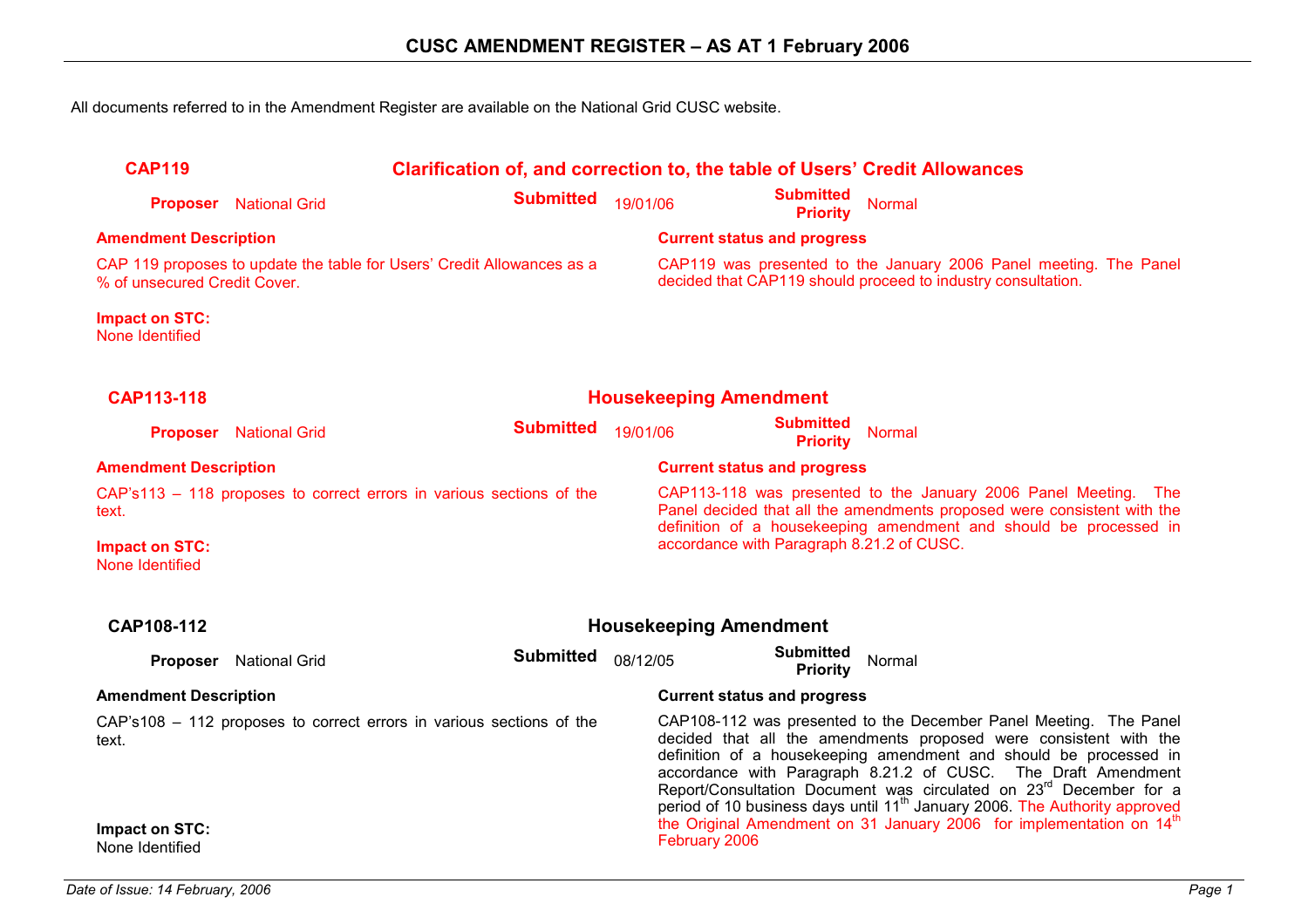### **CAP107 Redefinition of Response Energy Payment (REP) for Mandatory Frequency Response**

**Proposer** E.On **Submitted** 08/12/05 **Submitted Proposer** E.On

CAP107 seeks to make a change to the calculation of Response Energy Payment under section 4.1.3.9A of CUSC so what a generator pays, or is paid, is its First Bid Price, for changes in energy output which occur as a result of delivering frequency response.

Currently the Response Energy is priced at a reference price which is the average of the time weighted average System Buy Price and time weighted average System Sell Price for the preceding calendar month.

By paying, or charging the relevant BMU a price equivalent to its First Bid Price, the generator concerned is able to more closely reflect its actual costs.

**Impact on STC:** 

None Identified

#### **Amendment Description Current status and progress**

CAP107 was presented to the December Panel Meeting. The Panel determined that CAP107 should proceed to consideration by the BSSG acting as a Working Group for a period of 3 months, presenting their Final Working Group Report to the March Panel Meeting.

# **CAP106 Amendment to Revise Paragraph 4.5.1 (Indexation – Application) of the CUSC Proposer** National Grid **Submitted** 20/10/05 **Submitted Priority** Normal **Amendment Description Current status and progress**

CAP106 seeks to amend an inconsistency in the text of 4.5.1 (Indexation – Application) which has arisen from an interaction between the implemented legal text of CAP047 and CAP076, the precise mechanics of the implementation of these two modifications mean that 4.5.1 no longer reads clearly.

#### **Impact on STC:**  None Identified

CAP106 was presented to the October Panel meeting. The Panel decided that CAP106 should proceed to industry consultation. The consultation report was circulated on 31<sup>st</sup> October, with a closing date of 15<sup>th</sup> November 2005. The Final Amendment Report was submitted to the Authority for their consideration and determination on 25<sup>th</sup> November 2006.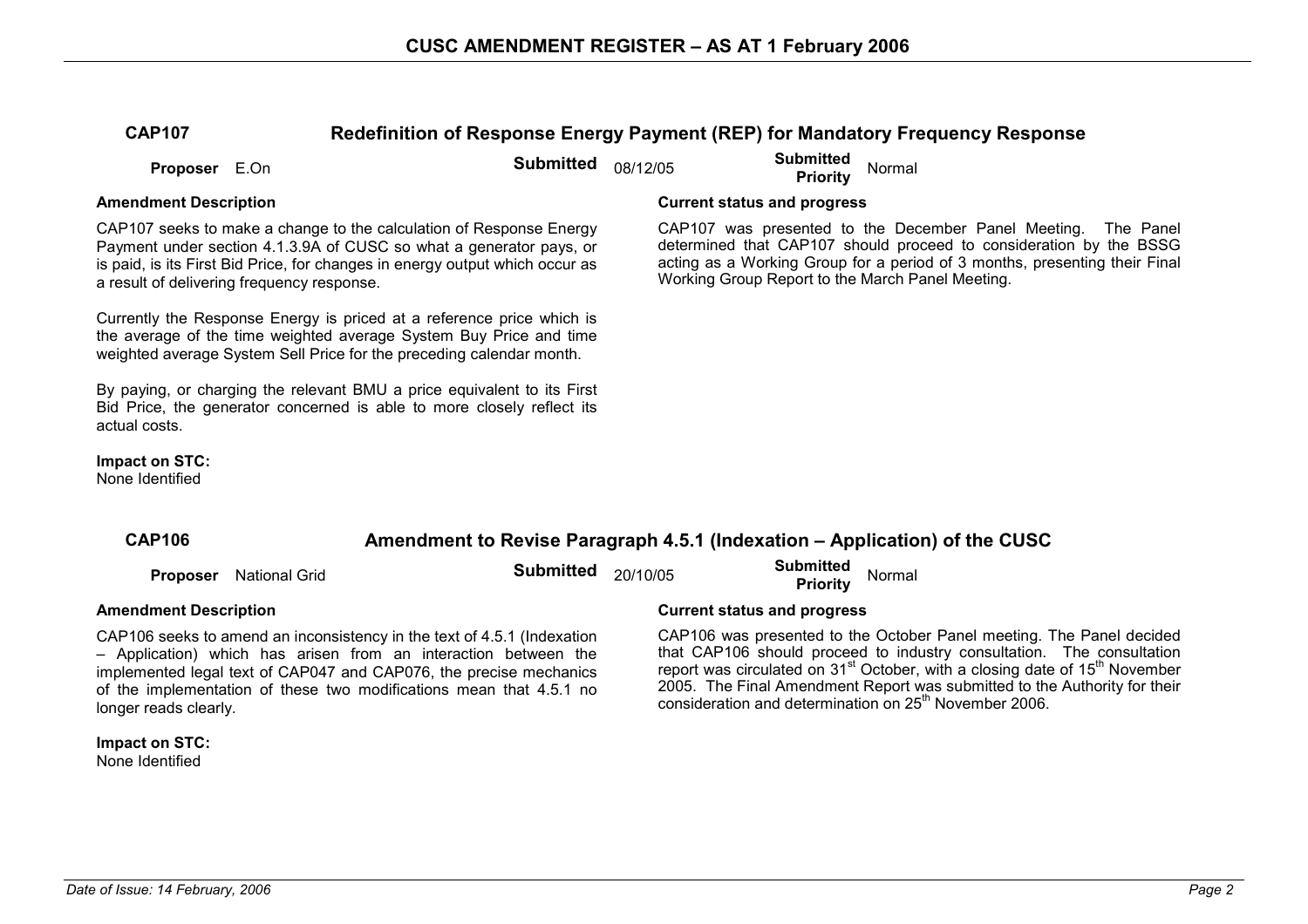| <b>CAP105</b>                                                             |                      | <b>Change of Company Name for National Grid Company plc (NGC)</b>                                                                             |          |                                                    |        |                                                                                                                                                                                                                                                                                                                                                                                                                                                                                                                                                                                                                                        |
|---------------------------------------------------------------------------|----------------------|-----------------------------------------------------------------------------------------------------------------------------------------------|----------|----------------------------------------------------|--------|----------------------------------------------------------------------------------------------------------------------------------------------------------------------------------------------------------------------------------------------------------------------------------------------------------------------------------------------------------------------------------------------------------------------------------------------------------------------------------------------------------------------------------------------------------------------------------------------------------------------------------------|
| Proposer                                                                  | <b>National Grid</b> | <b>Submitted</b>                                                                                                                              | 17/08/05 | <b>Submitted</b><br><b>Priority</b>                | Normal |                                                                                                                                                                                                                                                                                                                                                                                                                                                                                                                                                                                                                                        |
| <b>Amendment Description</b>                                              |                      |                                                                                                                                               |          | <b>Current status and progress</b>                 |        |                                                                                                                                                                                                                                                                                                                                                                                                                                                                                                                                                                                                                                        |
| Electricity Transmission plc (NGET).<br>Impact on STC:<br>None Identified |                      | It is proposed that the CUSC is amended to reflect the recent Company<br>Name change of National Grid Company plc (NGC) to National Grid      |          | implementation on 21 <sup>st</sup> December 2005.  |        | CAP105 was presented to the August Panel meeting. The Panel decided<br>that CAP105 should proceed to industry consultation. The consultation<br>report was circulated on $2^{nd}$ September, with a closing date of $3^{rd}$ October<br>2005. A second period of consultation commenced on $6m$ October,<br>concluding on 20 <sup>th</sup> October 2005. The Draft Amendment Report was<br>circulated 26 <sup>th</sup> October and the Final Amendment Report was submitted to<br>the Authority on 3 <sup>rd</sup> November 2005. The Authority approved the<br>Consultation Alternative Amendment (C) on 7 <sup>th</sup> December for |
|                                                                           |                      |                                                                                                                                               |          |                                                    |        |                                                                                                                                                                                                                                                                                                                                                                                                                                                                                                                                                                                                                                        |
| <b>CAP104</b>                                                             |                      | Amendments to System to Generator Intertrip related terms                                                                                     |          | Concurrently defined in the Grid Code and the CUSC |        |                                                                                                                                                                                                                                                                                                                                                                                                                                                                                                                                                                                                                                        |
| <b>Proposer</b>                                                           | <b>National Grid</b> | <b>Submitted</b>                                                                                                                              | 17/08/05 | <b>Submitted</b><br><b>Priority</b>                | Normal |                                                                                                                                                                                                                                                                                                                                                                                                                                                                                                                                                                                                                                        |
| <b>Amendment Description</b>                                              |                      |                                                                                                                                               |          | <b>Current status and progress</b>                 |        |                                                                                                                                                                                                                                                                                                                                                                                                                                                                                                                                                                                                                                        |
|                                                                           |                      | This amendment proposal seeks to remove the definitions of system to<br>generator Inter-trip categories from the CUSC and replace them with a |          |                                                    |        | CAP104 was presented to the August Panel meeting. The Panel decided<br>that CAP104 should proceed to industry consultation. The consultation                                                                                                                                                                                                                                                                                                                                                                                                                                                                                           |

generator Inter-trip categories from the CUSC and replace them with a reference to the Grid Code where they are concurrently defined in an identical manner.

that CAP104 should proceed to industry consultation. The consultation report was issued on 30<sup>th</sup> August 2005 with a closing date of 30<sup>th</sup> September 2005. The Final Amendment Report was submitted to the Authority for determination on 14<sup>th</sup> October 2005.

**Impact on STC:**  None Identified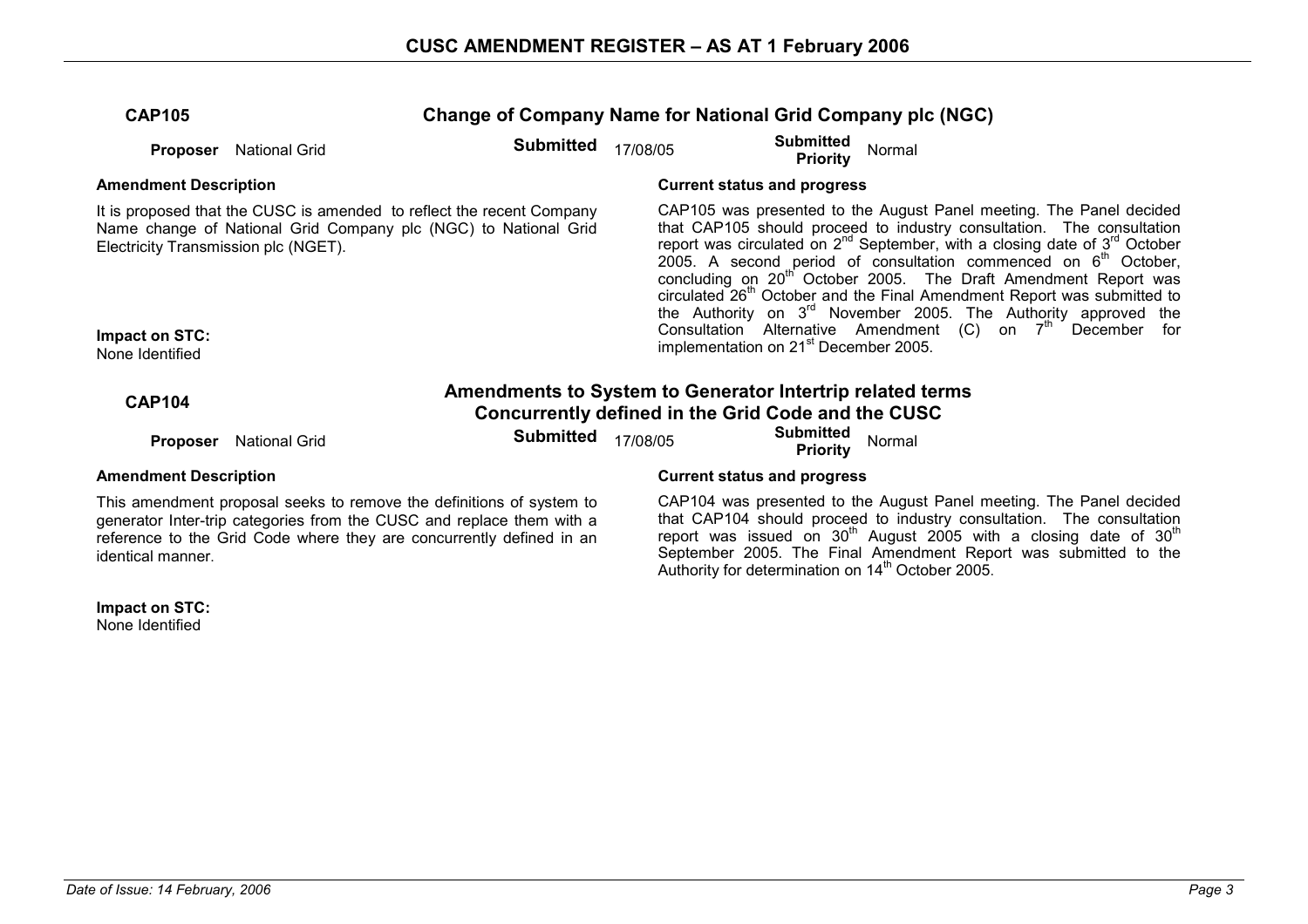| <b>CAP103</b> |  |
|---------------|--|
|---------------|--|

### **Flexibility of Working Group Internal Procedures**

**Proposer** National Grid **Submitted** 21/07/05 **Submitted Proposer** National Grid

This proposal would provide increased flexibility to the Working Group process by providing the Working Group with the ability to unilaterally alter membership for the period up to the next Amendments Panel, following which the Amendments Panel could either uphold or overturn the Working Group changes of membership.

Furthermore, it proposes that Working Group members are able to agree a three day timetable for the approval of Working Group Reports by the Working Group if all Working Group Members agree to this. However, in the event of no agreement, the standard five day timetable for approval would remain.

**Impact on STC:**  None Identified

#### **Amendment Description Current status and progress**

CAP103 was presented to the July Panel. The Panel determined that CAP103 should be considered by the Governance Standing Group, acting as a Working Group and report back to the September Panel. The Panel at the September meeting determined that CAP103 should proceed to wider industry consultation. The consultation report was circulated on  $30<sup>th</sup>$ September, with a closing date of  $14<sup>th</sup>$  October 2005 A second period of consultation commenced on 20<sup>th</sup> October until 3<sup>rd</sup> November 2005. The Final Amendment Report was submitted to the Authority for their consideration and determination on  $16<sup>th</sup>$  November 2005. The Authority approved the Consultation Alternative Amendment on 22<sup>nd</sup> December for  $\frac{1}{2}$  implementation on 10<sup>th</sup> January 2006.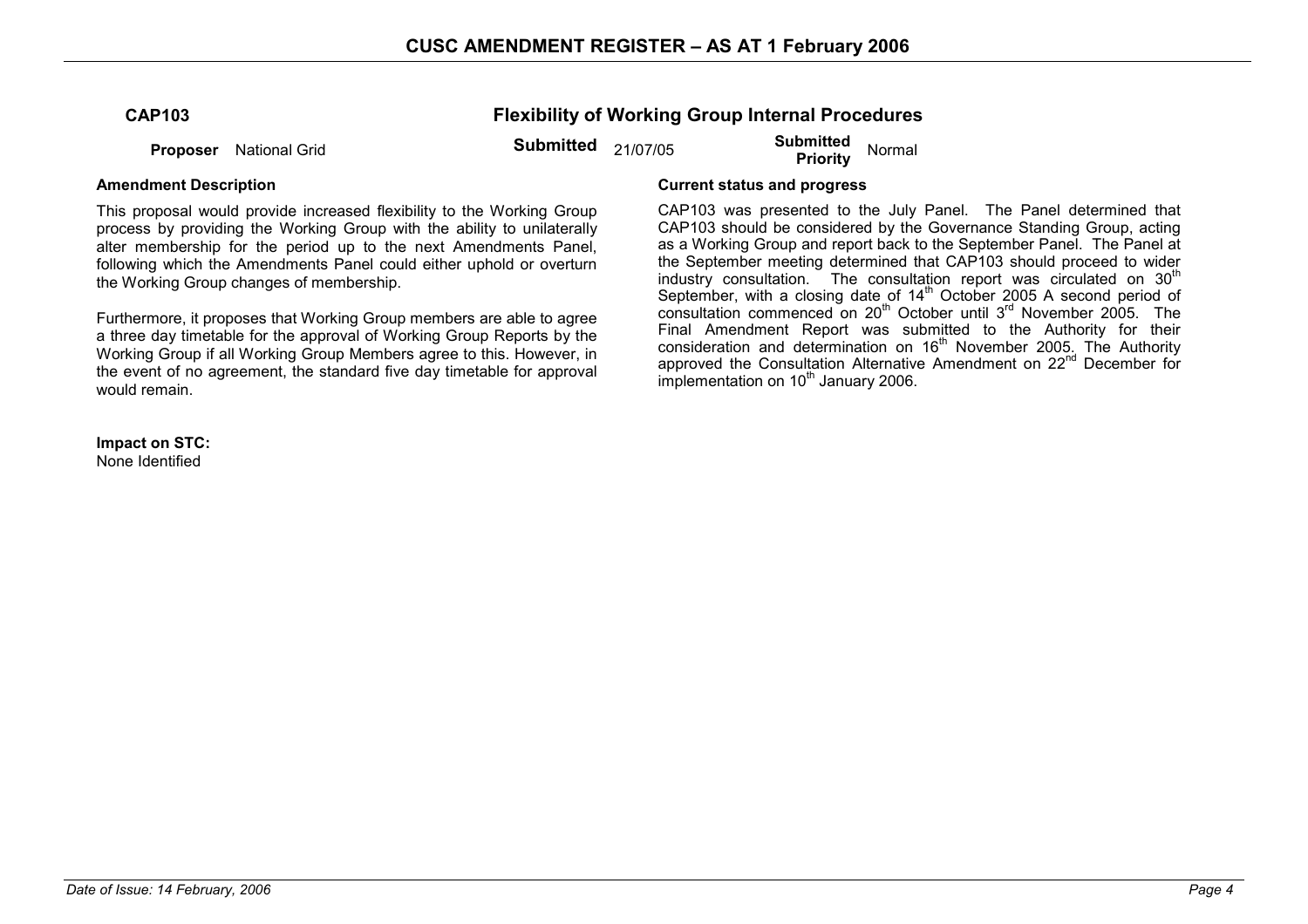### **Revision of CUSC Amendment Provisions to Ensure that Amendment Reports Include a Collective CUSC Panel Recommendation**

**CAP100/101** 

### **Removal of the Amendments Panel Chairman's Casting Vote – In Context of Amendments Panel Recommendations**

**Proposer** National Grid **Submitted** 21/07/05 **Submitted Priority** Normal

**CAP100 has been amalgamated with CAP101** 

CUSC Amendment Reports currently contain a Section for Panel Members views to be recorded. However, there is no opportunity for the Amendments Panel to make, and have recorded within the final Amendment Report, a collective recommendation to the Authority as to whether an Amendment proposal (and any Alternative Amendments) in the view of the Amendments Panel, better facilitate the Applicable Code Objectives.

Following discussions with the Governance Standing Group, NGC propose that when an Amendment Report has reached the point at which it would currently go to the Authority (i.e after the Amendments Report has been circulated to the Industry in draft form) it should instead be tabled at the next Amendments Panel.

The Amendments Panel would be required to vote as to whether they believed that the Amendment Proposal, and any Alternatives, better facilitated the Applicable Code Objectives. This vote would be recorded in the Panel Members Views Section. (Clearly Panel Members could abstain should they so wish.) In addition to the vote, any comments that Panel Members wished to have recorded, in relation to their view as to whether a proposal better facilitated the Applicable Code Objectives would also be noted within this section. Following the Amendments Panel Meeting, the Amendment Report, including the Panel Vote and views would be circulated to the Panel for 5 business days, to allow Panel Members a chance to check the factual accuracy of the way in which their views had been recorded. The Amendment Report would at that point be sent to the Authority.

**Impact on STC:**  None Identified

### **Amendment Description Current status and progress**

 CAP100 was presented to the July Panel. The Panel determined that CAP100 should be considered by the Governance Standing Group, acting as a Working Group and present their Final Report to the September Panel. At the August Panel, it was agreed to amalgamate CAP100 with CAP101. The Panel at the September meeting determined that CAP100/101 should proceed to wider industry consultation. The consultation report was circulated on  $30<sup>th</sup>$  September, with a closing date of  $14<sup>th</sup>$  October 2005. A further period of consultation commenced  $\tilde{20}^{th}$  October 2005 until 3<sup>rd</sup> November 2005. The Final Amendment Report was submitted to the Authority for their consideration and determination on  $17<sup>th</sup>$  November 2005. The Authority approved the Original Amendment on 22<sup>nd</sup> December for  $implementation$  on 10<sup>th</sup> January 2006.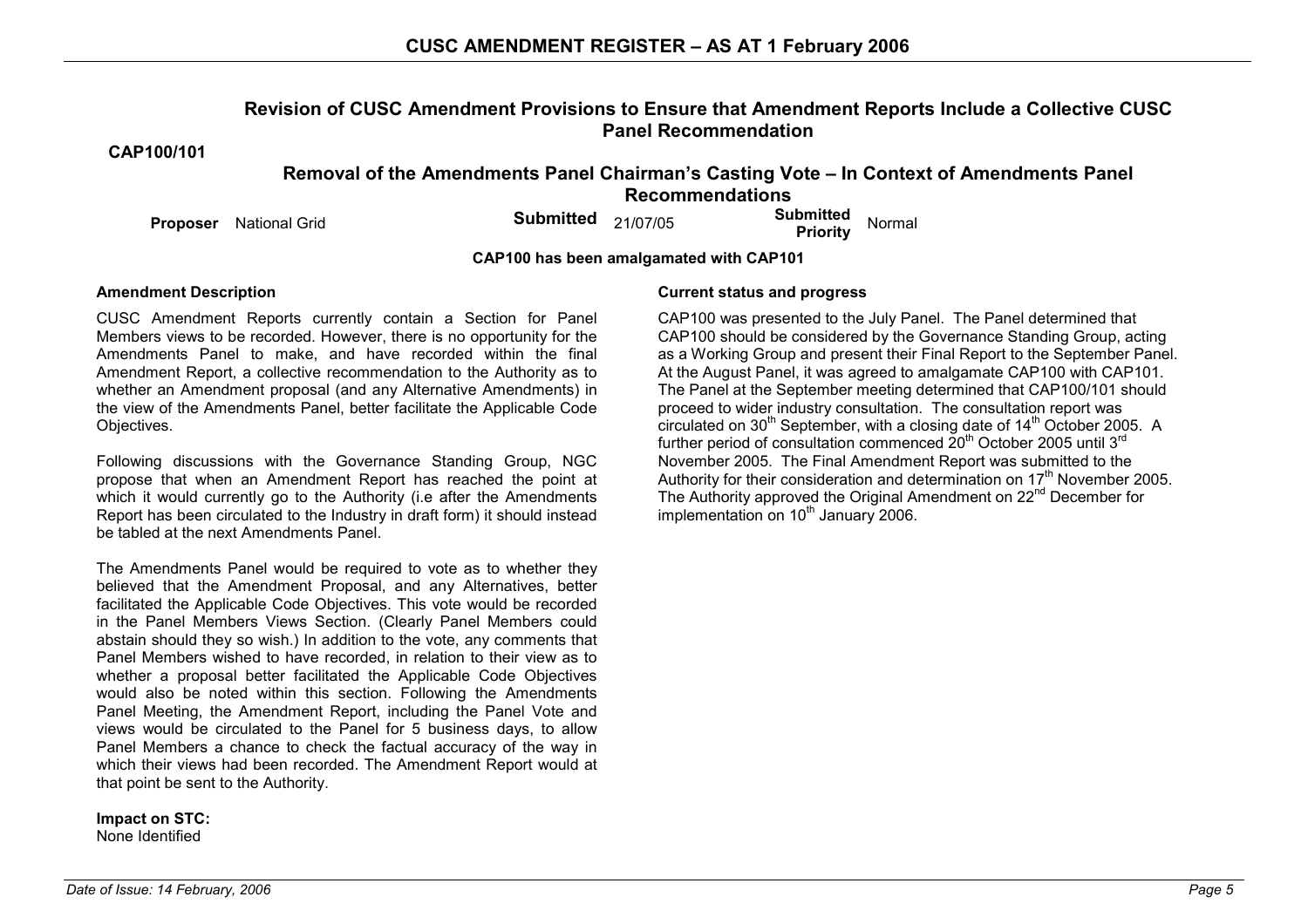**Incorporation of Additional Credit Management Tools** 

**Proposer** Bizzenergy **Submitted** 21/07/05 **Submitted Proposer** Bizzenergy **Submitted** 21/07/05 **Submitted** Priority

This amendment seeks to Modify the CUSC to incorporate provisions to allow the use of:

- 1. A Performance Bond
- 2. Bi-lateral insurance
- 3. Independent Security
- 4. Advanced Payment

Objectives incorporating the Best Practice Guidelines for Network Operator Credit Cover Conclusions Document published in February 2005 by OFGEM.

**Impact on STC:**  None Identified

### **Amendment Description Current status and progress**

CAP099 was presented to the July Panel. The Panel determined that CAP099 should be considered by a Working Group, and present their Final Report to the September Panel. The Panel at the September meeting determined that CAP099 should proceed to wider industry consultation. The consultation report was circulated on  $28<sup>th</sup>$  September, with a closing date of 28<sup>th</sup> October 2005. The Draft Amendment Report was circulated on 2nd November 2005. The Final Amendment Report was submitted to the Authority for their consideration and determination on 11th November 2005. The Authority approved the Original Amendment on  $7<sup>th</sup>$  December for implementation on 21st December 2005.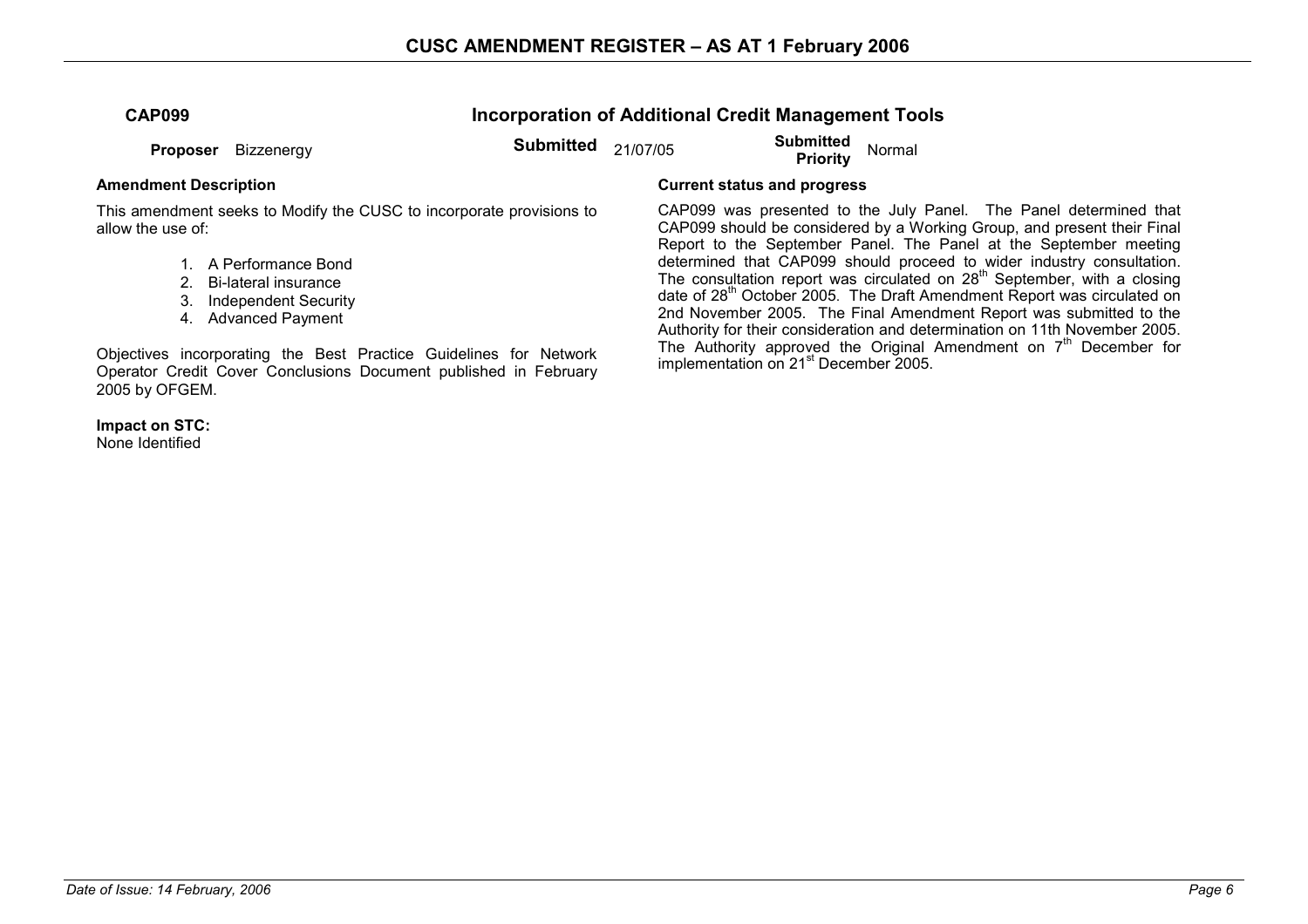### **CAP097 Revision to the Contractual Requirements for Small and Medium Embedded Power Stations under 6.5**

**Proposer** National Grid **Submitted** 21/07/05 **Submitted Proposer** National Grid

This Amendment Proposal clarifies NGC's requirements from Embedded Small and Medium Power Stations in order to efficiently discharge its obligations imposed through the Transmission Licence and the Act. In setting out the requirements this Amendment Proposal recognises the Grid Code LEEMPS proposal in relation to the NGC/ DNO / Medium Power Station interfaces and seeks to ensure the CUSC processes under CUSC 6.5 are consistent with the requirements of the Grid Code.

This Amendment Proposal therefore includes additional requirements that whilst stand-alone support proposals by the LEEMPS working group under the Grid Code. The Grid Code changes are based on an indirect relationship between NGC and Embedded Medium Power Stations, facilitated via the DNO. The DNO would ensure the Embedded Medium Power Station complies with the relevant requirements of the Grid Code, including the provision of information to allow NGC to assess the impact of an Embedded development on the Transmission System.

#### **Impact on STC:**

Consequential knock-on effects identified within STC, and National Grid has proposed STC Amendment Proposal CA016 and CA017 to address these issues. STC Working Group established to discuss CA016 and CA017.

#### **Amendment Description Current status and progress**

CAP097 was presented to the July Panel. The Panel determined that CAP097 should be considered by a Working Group and present their Final Report to the October Panel. The Working Group presented their Final Report to the Panel on 28<sup>th</sup> October. The Panel determined that CAP097 should proceed to wider industry consultation. The Consultation commenced on  $10^{th}$  November 2005, until the  $12^{th}$  December 2005. Consultation Alternatives were proposed during the Original Consultation period. The Consultation Alternative Consultation Document was circulated on 23r<sup>d</sup> December until 11<sup>th</sup> January 2006. The Draft Amendment Report was circulated on 23 January 2006.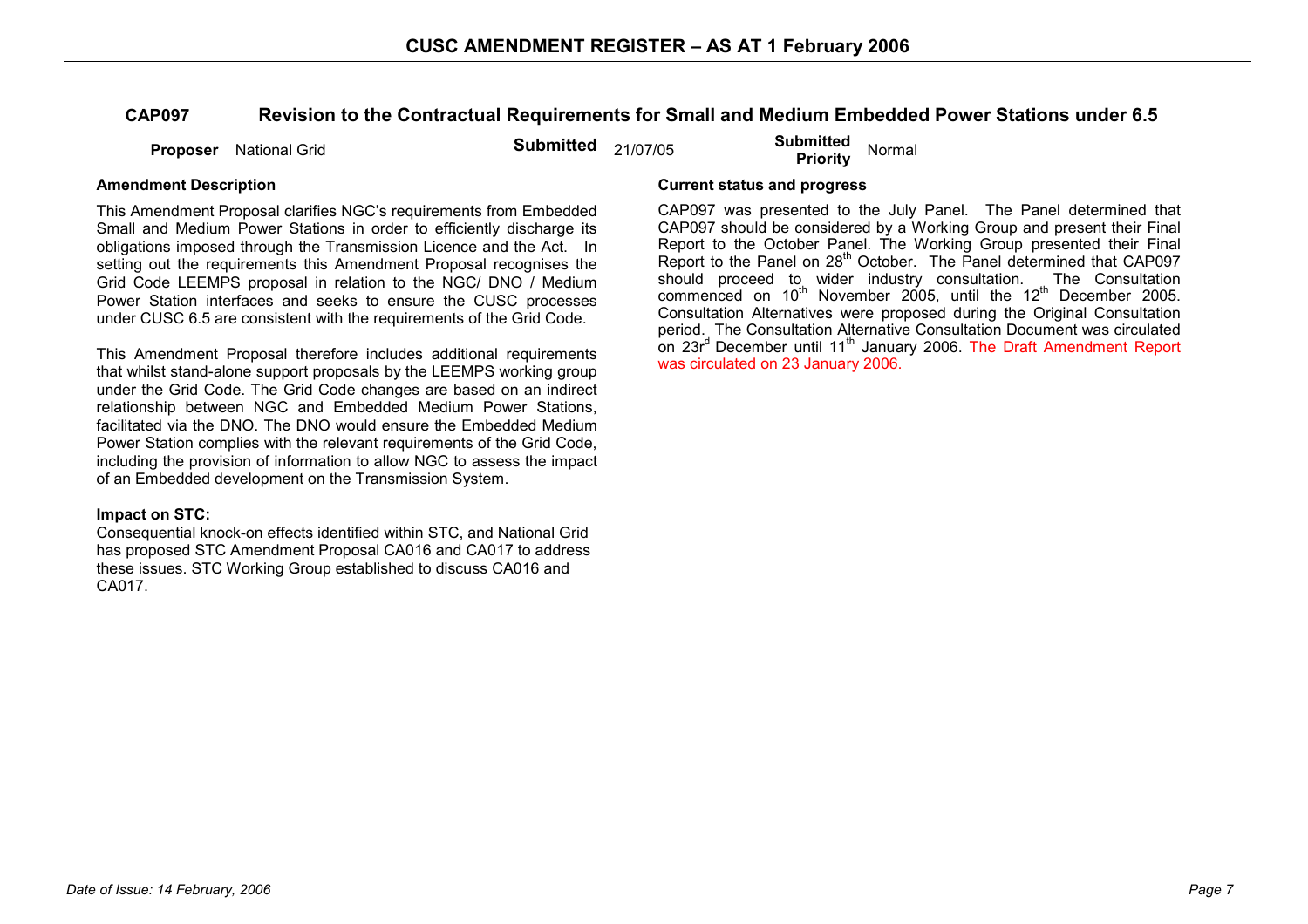### **Limited Duration Transmission Entry Capacity**

**Proposer** First Hydro **Submitted** 15/06/05 **Submitted Proposer** First Hydro **Submitted Submitted Priority** Normal

#### **Amendment Description Current status and progress**

CAP094 seeks to introduce a new access product – Limited Duration Transmission Entry Capacity (LDTEC). The current access products do not embrace circumstances where TEC is available for the remainder of the financial year but NGC is not able to grant enduring TEC because of the time taken to analyse a proposal or future rights not being available. The new product would also extend to circumstances where the generator only requires TEC for the remainder of the financial year and does not require enduring TEC rights.

The Panel agreed that CAP094 should be considered by a Working Group reporting back to the August Panel. The Panel agreed to an extension of the working group consideration of one month and that the Working Group Report should be presented to the September Panel meeting. The Panel determined at the September meeting that CAP094 should proceed to wider industry consultation. The consultation report was circulated on  $4<sup>th</sup>$ October, with a closing date of  $4<sup>th</sup>$  November 2005. A second period of consultation was undertaken commencing on  $14<sup>th</sup>$  November until  $28<sup>th</sup>$ November 2005. The Draft Amendment Report was circulated on 5<sup>th</sup> December 2005. The Final Amendment Report was submitted to the Authority on 13<sup>th</sup> December 2005.

#### **Impact on STC:**

None Identified

# **CAP093 Enabling the Flow of Electricity From Distribution Systems Into the Transmission System at Grid Supply Points**

**Proposer** Central Networks **Submitted** 15/06/05 **Submitted Priority** Normal

CAP093 aims to recognise the flow of electricity from distribution systems into the transmission system at Grid Supply Points. This will be achieved by altering the CUSC definitions of Grid Supply Point and Distribution System, and by making any necessary consequential changes.

#### **Impact on STC:**

The definition of Distribution System changes if either the original or Working Alternative Amendment Proposal is approved. Currently the STC definition refers to the CUSC as at the Code Effective Date. If the CUSC was amendment with the new definition, the STC would still refer to the previous definition of the term. The STC definition may have to be updated to reflect CUSC changes.

#### **Amendment Description Current status and progress**

The Panel agreed that CAP093 should be considered by a Working Group reporting back to the September Panel. The Panel at the September meeting determined that CAP093 should proceed to wider industry consultation. The consultation report was circulated on 29<sup>th</sup> September, with a closing date of 31<sup>st</sup> October 2005. A consultation alternative was proposed and a second period of consultation was due to commence by  $7<sup>th</sup>$ November 2005. The Final Amendment Report was submitted to the Authority for their consideration and determination on 5/12/05. Ofgem rejected original and all alternative amendments on 19 January 2006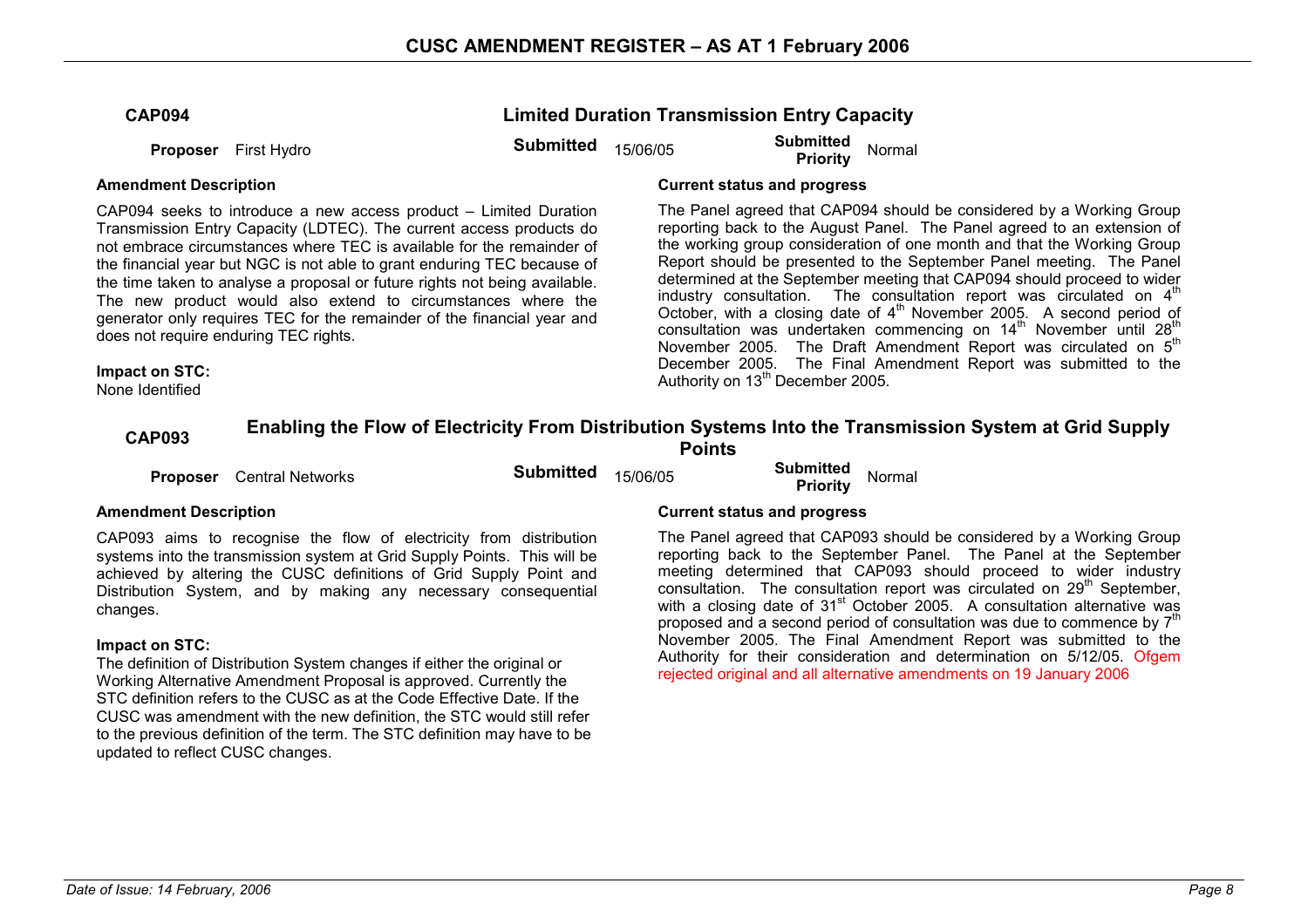### **CAP092 Consistent Generation Use of System Charge Liability Provisions for Transmission Access Products.**

| Proposer e.on | Submitted $15/06/05$ | <b>Submitted</b> | Normal |
|---------------|----------------------|------------------|--------|
|               |                      | Priority         |        |

**Impact on STC:**  None Identified

CAP092 seeks to cap the charges payable for STTEC and/or TEC in any one financial year to that which would have been paid for TEC alone. The proposer argues that paying more for tranches of STTEC compared to what would have been paid in annual TEC charges is an unintended consequence of the introduction of the product. The proposer argues that this gives rise to discrimination and thus adverse effects on competition.

### **Amendment Description Current status and progress**

The Panel agreed that CAP092 should be considered by a Working Group reporting back to the August Panel. At the August Panel Meeting, it was agreed that the Working Group Report should be presented to the September Panel meeting. The Panel at the September meeting determined that CAP092 should proceed to wider industry consultation. The consultation report was circulated on  $27<sup>th</sup>$  September, with a closing date of 28<sup>th</sup> October 2005. Draft Amendment Report was circulated on 2<sup>nd</sup> November 2005. The Final Amendment Report was submitted to the Authority on 11<sup>th</sup> November 2005.

# **CAP091 Establishment and maintenance of an Unsecured Credit Allowance for Rated and Unrated Companies and the alignment of the Value at Risk calculation with current best practice.**

| <b>Submitted</b> | 20/05/05 | <b>Submitted</b> Normal<br><b>Priority</b> |
|------------------|----------|--------------------------------------------|
|                  |          |                                            |

This amendment seeks to Modify the CUSC to incorporate provisions for unrated companies to establish an appropriate line of credit in accordance with the CUSC Objectives taking account of the Best Practice Guidelines for Network Operator Credit Cover Conclusions Document published in February 2005 by OFGEM.

For example it is anticipated that at a high level the modification should include amongst other things:

- 1. Establish an unsecured credit allowance for unrated counterparties by using the payment record.
- 2. Where a company rated in the lower bands or an unrated counterparty seeks to increase its unsecured credit allowance it can do so by submitting to independent assessment of its creditworthiness.
- 3. Recalculation of the Demand Reconciliation Credit Cover amount of 10%.

**Impact on STC:**  None Identified

### **Amendment Description Current status and progress**

 CAP091 was presented to the May 2005 Panel. The Panel determined that CAP091 should be considered by a Working Group reporting back to the August 2005 Panel. At the July Panel, the Working Group made representation that CAP091 should be merged with the previously merged CAP089/090. The Working Group presented their combined Final Report to the August Panel. The Panel determined that CAP0089/09091 should proceed to wider industry consultation. The consultation report was circulated on 2<sup>nd</sup> September, with a closing date of 3<sup>rd</sup> October 2005. A high volume of Consultation Alternatives were proposed, a second period of consultation commenced on 10<sup>th</sup> October, concluding on 24<sup>th</sup> October 05. The Draft Amendment Report was circulated 31<sup>st</sup> October. The Final Amendment Report was submitted to the Authority 8<sup>th</sup> November 2005. The Authority approved Consultation Alternative Amendment 12 on 20<sup>th</sup> December for implementation on 1<sup>st</sup> February 2006.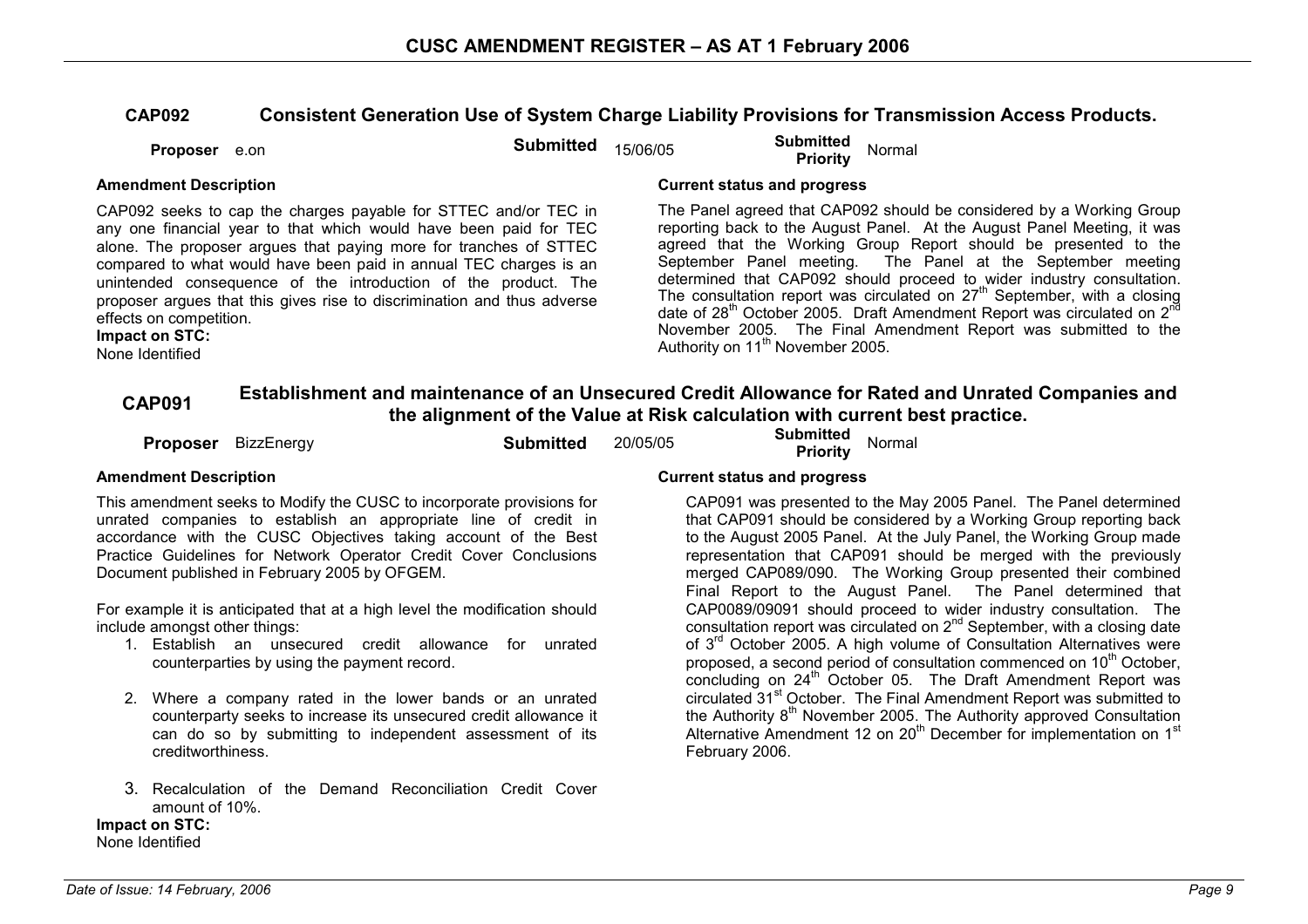### **CAP090 Credit Limits for rated companies**

**Proposer** National Grid **Submitted** 20/05/05 **Submitted Priority** Normal

The amendment seeks to address and codify Ofgem's recommendations within its Network Operator Best Practice guidelines.

This amendment would introduce the rules of establishing individual user limits based on a percentage of the maximum credit limit.

CAP:089 proposed that the CUSC should set a maximum credit limit based on 2% of Regulatory Asset Value of an individual Network Operator. This proposal is that individual counterparty credit limits and those that use Parent Company Guarantees or aggregates of both, should be set using credit ratings applied under the 'Basel 2' rules for determining bank capital adequacy. The implication is that the maximum credit allowances of 100 percent of maximum credit limit for AAA/AA and 40 percent for A. For the third band, (BBB) NGC proposes, consistent with Ofgem's guidelines, that the above allowance be further subdivided, such that the following are applied to rated entities:

**Impact on STC:** 

None Identified

#### **Amendment Description Current status and progress**

 CAP090 was presented to the May 2005 Panel. The Panel determined that CAP090 should be considered by a Working Group reporting back to the August 2005 Panel. At the July Panel the Working Group made representation that CAP's089 and 090 should be merged. The Panel agreed that the Working Group should present a combined Final Report to the August Panel. Approved - See CAP091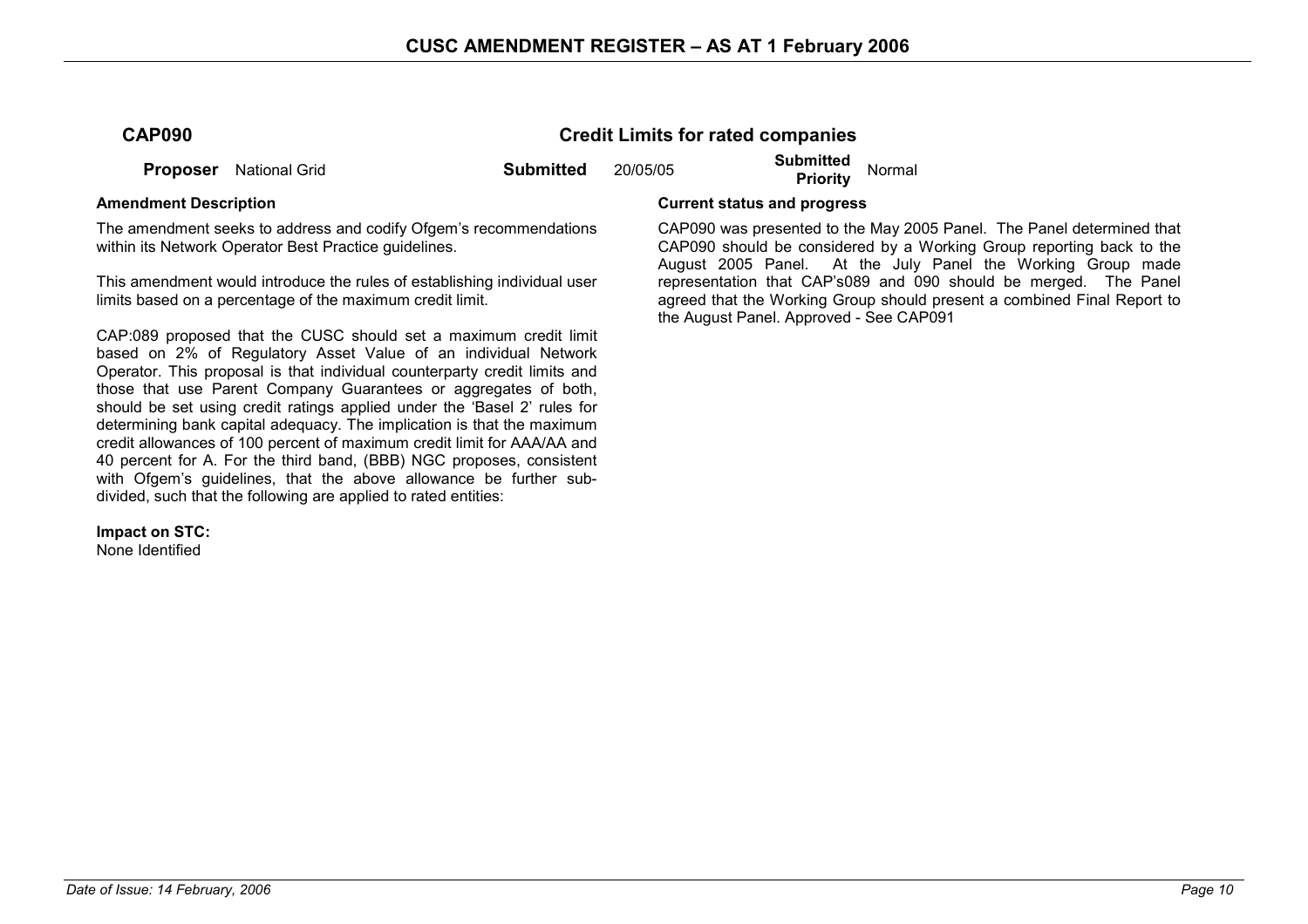**Maximum Unsecured Credit Limit** 

| <b>CAP089</b> |  |
|---------------|--|
|---------------|--|

**Proposer** National Grid **Submitted** 20/05/04 **Submitted Priority** Normal

The amendment seeks to address and codify Ofgem's recommendations within its Network Operator Best Practice guidelines.

It is proposed that that Network Operators should set a maximum credit limit based on 2% of Regulatory Asset Value. Currently there is no unsecured credit limit within CUSC if a user has NGC credit rating (A- or A3 respectively as set by Standard and Poor's or Moody's for connection charges, BBB- or Baa3 respectively as set by Standard and Poor's or Moody's for Use of System charges). CUSC will require amending in order to implement the criteria for setting the maximum credit limit.

**Impact on STC:** 

None Identified

**Amendment Description Current status and progress** 

 CAP089 was presented to the May 2005 Panel. The Panel determined that CAP089 should be considered by a Working Group reporting back to the August 2005 Panel. Approved - See CAP091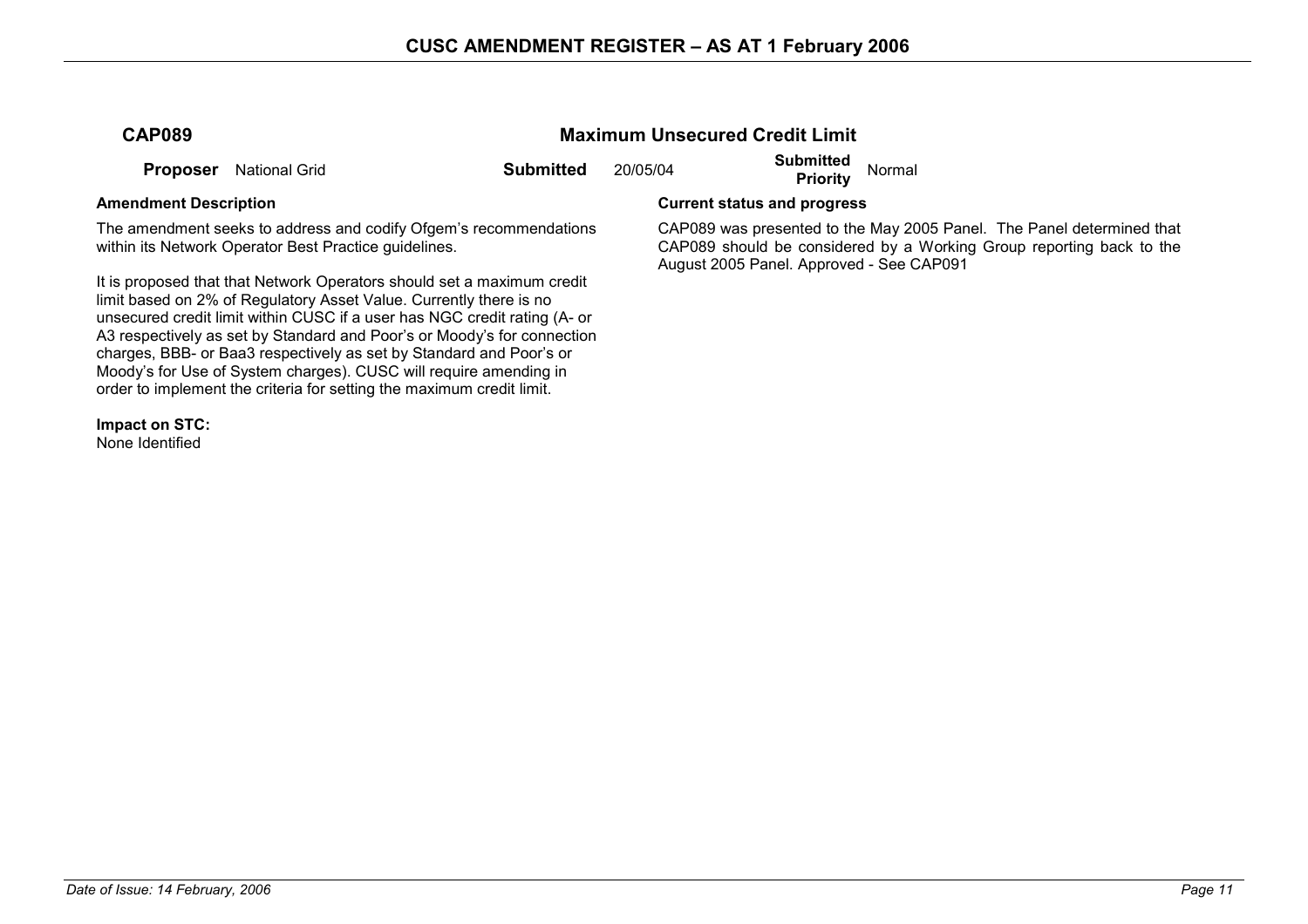## BSC MODIFICATION REGISTER (Part 1: Pending Modifications) **13/02/2006** 13/02/2006

| P 199                           |                      | <b>Quantification of Demand Control in the BSC</b>                                                               |                                                                   |                       |  |
|---------------------------------|----------------------|------------------------------------------------------------------------------------------------------------------|-------------------------------------------------------------------|-----------------------|--|
| Proposer                        | <b>Mark Duffield</b> | <b>Modification Description</b>                                                                                  | <b>Current progress</b>                                           | <b>Current Status</b> |  |
| Organisation                    | <b>NATIONAL GRID</b> | This Modification Proposal is in relation to the activity of                                                     | On 09 February 2006, the BSC Panel                                | Assessment Procedure  |  |
| Raised                          | 30/01/2006           | Demand Control as instructed by the System Operator,<br>under OC.6 (c), (d) & (e) of the Grid Code. This         | submitted P199 to a 3-month<br>Assessment Procedure, with an      |                       |  |
| <b>Process</b>                  | <b>NORMAL</b>        | Modification Proposal has been raised to address the<br>distortion of the allocation of MW toparticipants energy | Assessment Report to be presented to<br>the Panel on 11 May 2006. | Status update         |  |
| Authority<br><b>Report Date</b> | June 2006            | accounts, and the size and direction of NIV, in the event<br>of a Demand Control instruction by the SO.          |                                                                   | 13-Feb-06             |  |
| <b>Modification</b><br>Group    | <b>PSMG</b>          |                                                                                                                  |                                                                   |                       |  |

#### **P 198Introduction of a Zonal Transmission Losses scheme**

| Proposer                        | <b>Terry Ballard</b> | <b>Modification Description</b>                                                                                                                                                                   | <b>Current progress</b>                                           | <b>Current Status</b> |
|---------------------------------|----------------------|---------------------------------------------------------------------------------------------------------------------------------------------------------------------------------------------------|-------------------------------------------------------------------|-----------------------|
| Organisation                    | <b>RWE NPOWER</b>    | It is proposed that a zonal transmission losses scheme is                                                                                                                                         | On 12 January 2006, the BSC Panel                                 | Assessment Procedure  |
| Raised                          | 16/12/2005           | introduced to the GB BSC. This scheme would be based on<br>the principles established under Modification P82. A single                                                                            | submitted P196 to a 4-month<br>Assessment Procedure, with an      |                       |
| <b>Process</b>                  | <b>NORMAL</b>        | Transmission Loss Factor (TLF) (the "applicable TLF")<br>would be derived ex ante for application to generation and                                                                               | Assessment Report to be presented to<br>the Panel on 11 May 2006. | Status update         |
| Authority<br><b>Report Date</b> | <b>June 2006</b>     | demand BMUs within a zone (the "applicable zone") for a<br>relevant period (the "applicable period"). The proposed                                                                                |                                                                   | 27-Jan-06             |
| <b>Modification</b><br>Group    | <b>P82 TLFMG</b>     | scheme would retain the current process for allocating<br>transmission losses to generation and demand (45% of<br>transmission losses to production accounts and 55% to<br>consumption accounts). |                                                                   |                       |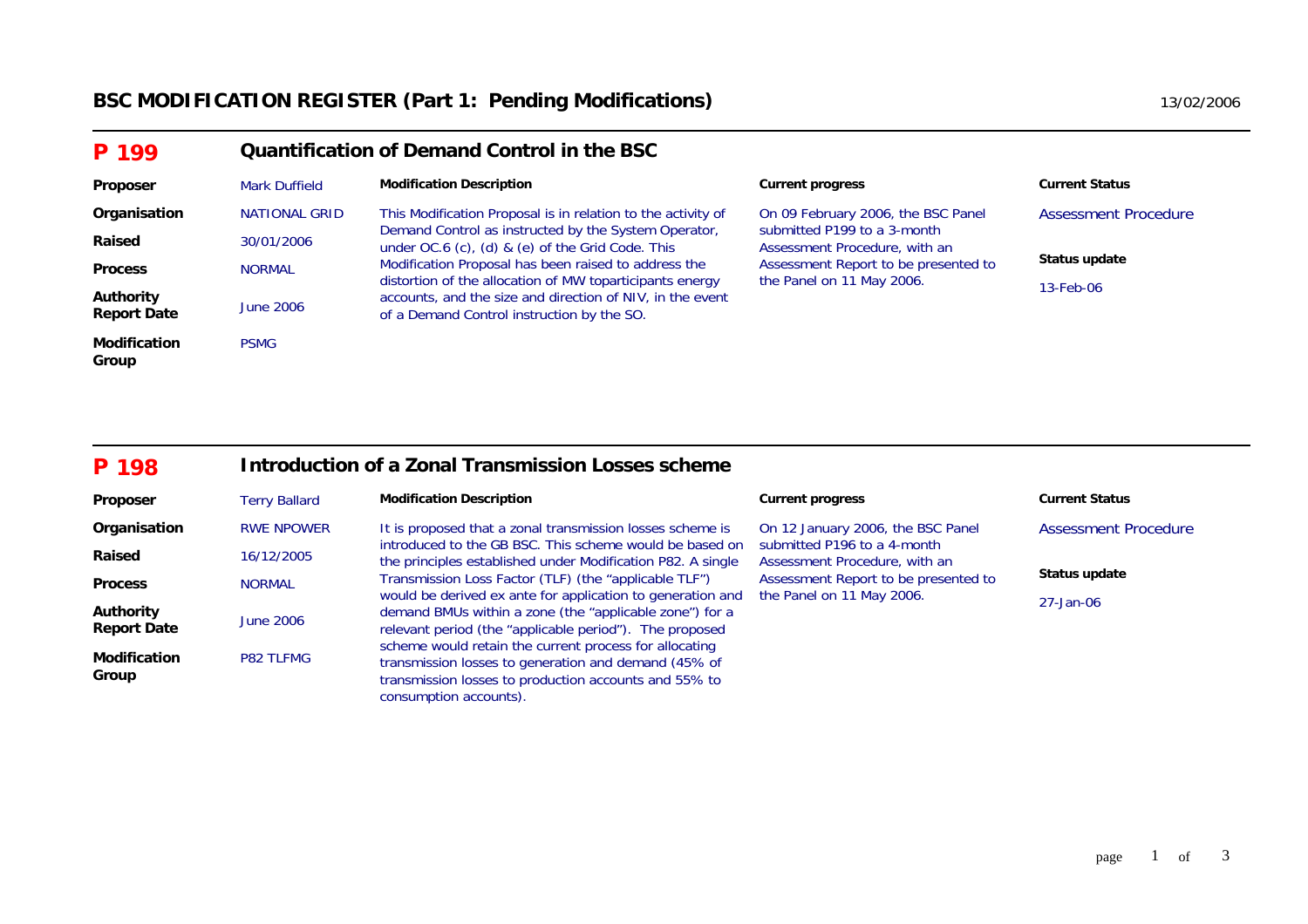| P 197                           |                  | <b>SVA Qualification Processes Review</b>                                                                             |                                                                               |                             |  |
|---------------------------------|------------------|-----------------------------------------------------------------------------------------------------------------------|-------------------------------------------------------------------------------|-----------------------------|--|
| Proposer                        | Glenda Simons    | <b>Modification Description</b>                                                                                       | <b>Current progress</b>                                                       | <b>Current Status</b>       |  |
| Organisation                    | LAING ENERGY     | This Modification proposes changes to the SVA                                                                         | On 09 February 2006, the BSC Panel                                            | <b>Assessment Procedure</b> |  |
| Raised                          | 12/12/2005       | Qualification Processes (Entry Processes, Certification and<br>Accreditation) as recommended by the SVA Qualification | agreed to extend the P197 Assessment<br>Procedure by 1 month; and agreed that |                             |  |
| <b>Process</b>                  | <b>NORMAL</b>    | Review Group and the Supplier Volume Allocation Group<br>following the review of SVA Qualification Processes.         | an Assessment Report should be<br>completed and submitted to the Panel        | Status update               |  |
| Authority<br><b>Report Date</b> | <b>June 2006</b> |                                                                                                                       | for consideration at its meeting of 11<br>May 2006.                           | 13-Feb-06                   |  |
| <b>Modification</b><br>Group    | <b>VASMG</b>     |                                                                                                                       |                                                                               |                             |  |

#### **P 196Treatment of Long Term Vacant Sites in Settlements**

| <b>Proposer</b>                        | Afroze Miah   | <b>Modification Description</b>                                                                                                                                                                                                                                              | <b>Current progress</b>                                      | <b>Current Status</b>       |
|----------------------------------------|---------------|------------------------------------------------------------------------------------------------------------------------------------------------------------------------------------------------------------------------------------------------------------------------------|--------------------------------------------------------------|-----------------------------|
| Organisation                           | E.ON UK       | This Modification is proposing a solution to allow for the                                                                                                                                                                                                                   | On 08 December 2005, the BSC Panel                           | <b>Assessment Procedure</b> |
| Raised                                 | 25/11/2005    | equitable treatment of long term vacant sites within<br>settlements. This Modification has been raised following                                                                                                                                                             | submitted P196 to a 3-month<br>Assessment Procedure, with an |                             |
| <b>Process</b>                         | <b>NORMAL</b> | significant work undertaken as part of Issue 14. The                                                                                                                                                                                                                         | Assessment Report to be presented to                         | Status update               |
| <b>Authority</b><br><b>Report Date</b> | May 2006      | Issue 14 Group reviewed the current treatment of long<br>term vacant sites within the BSC and their impact on<br>Settlements and associated areas. The Group concluded                                                                                                       | the Panel on 09 March 2006.                                  | $12$ -Dec-05                |
| <b>Modification</b><br>Group           | <b>VASMG</b>  | that this issue is materially significant and the majority<br>believed that a Modification to the BSC should be raised to<br>resolve the problems associated with such sites. This<br>Modification therefore includes some of the key outputs<br>from that group as support. |                                                              |                             |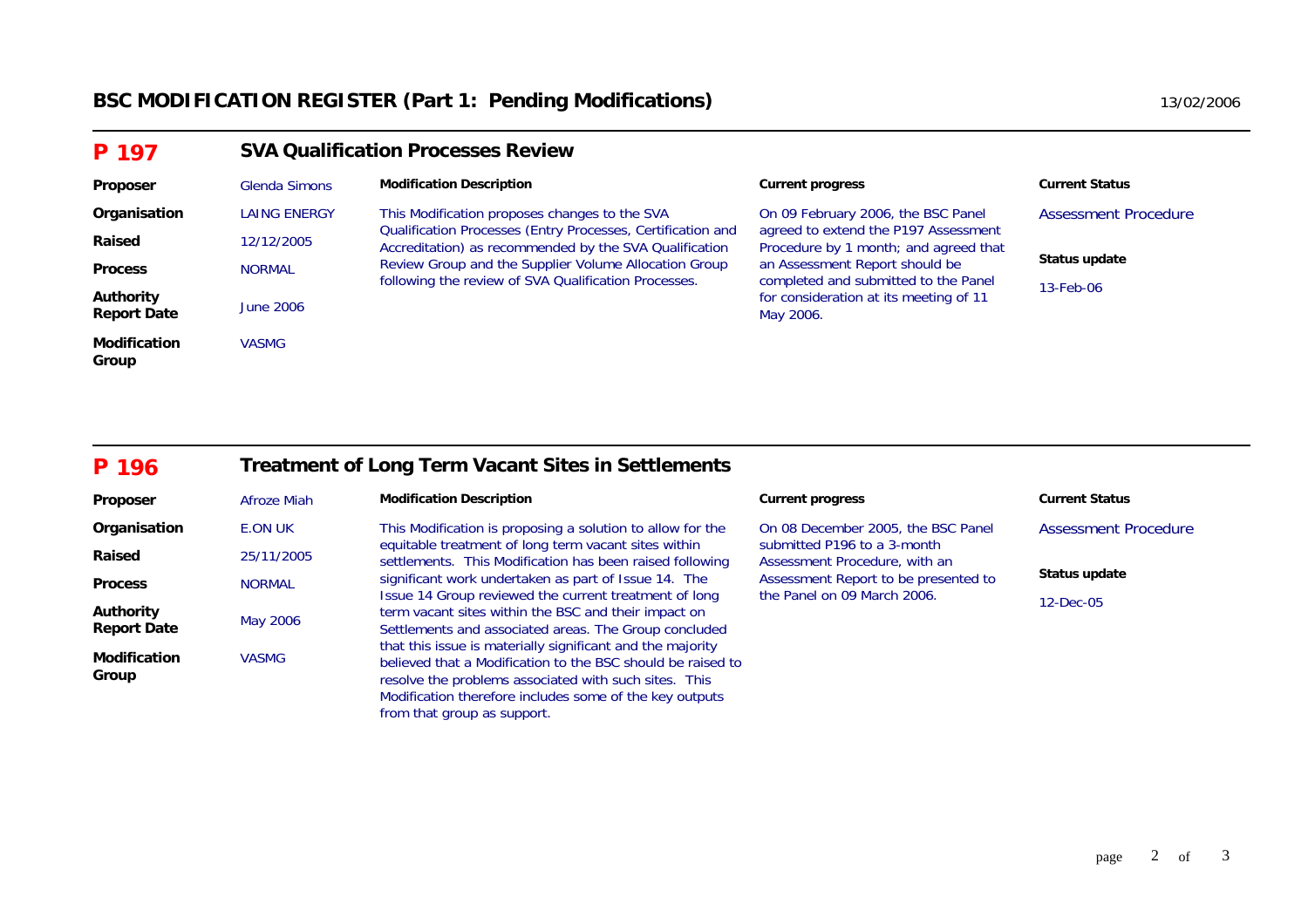| P 194                                  | Revised Derivation of the 'Main' Energy Imbalance Price |                                                                                                                  |                                                                   |                       |
|----------------------------------------|---------------------------------------------------------|------------------------------------------------------------------------------------------------------------------|-------------------------------------------------------------------|-----------------------|
| <b>Proposer</b>                        | Mark Brackley                                           | <b>Modification Description</b>                                                                                  | <b>Current progress</b>                                           | <b>Current Status</b> |
| Organisation                           | <b>NATIONAL GRID</b>                                    | The proposal is to amend the calculation of the 'Main'                                                           | Final Modification Report issued to the                           | Authority             |
| Raised                                 | 26/08/2005                                              | Energy Imbalance Price such that only a predefined<br>maximum volume of priced balancing actions, remaining in   | Authority for determination on 13<br>December 2005. This report   |                       |
| <b>Process</b>                         | <b>NORMAL</b>                                           | the Net Imbalance Volume (NIV), will contribute to the<br>derivation of the volume weighted average imbalance    | recommended that the Proposed<br>Modification should not be made. | Status update         |
| <b>Authority</b><br><b>Report Date</b> | 13 December 2005                                        | price. The maximum volume of priced balancing actions<br>will be the most expensive 100MWh remaining in the NIV. |                                                                   | $13 - Dec - 05$       |
| <b>Modification</b><br>Group           | <b>PSMG</b>                                             |                                                                                                                  |                                                                   |                       |